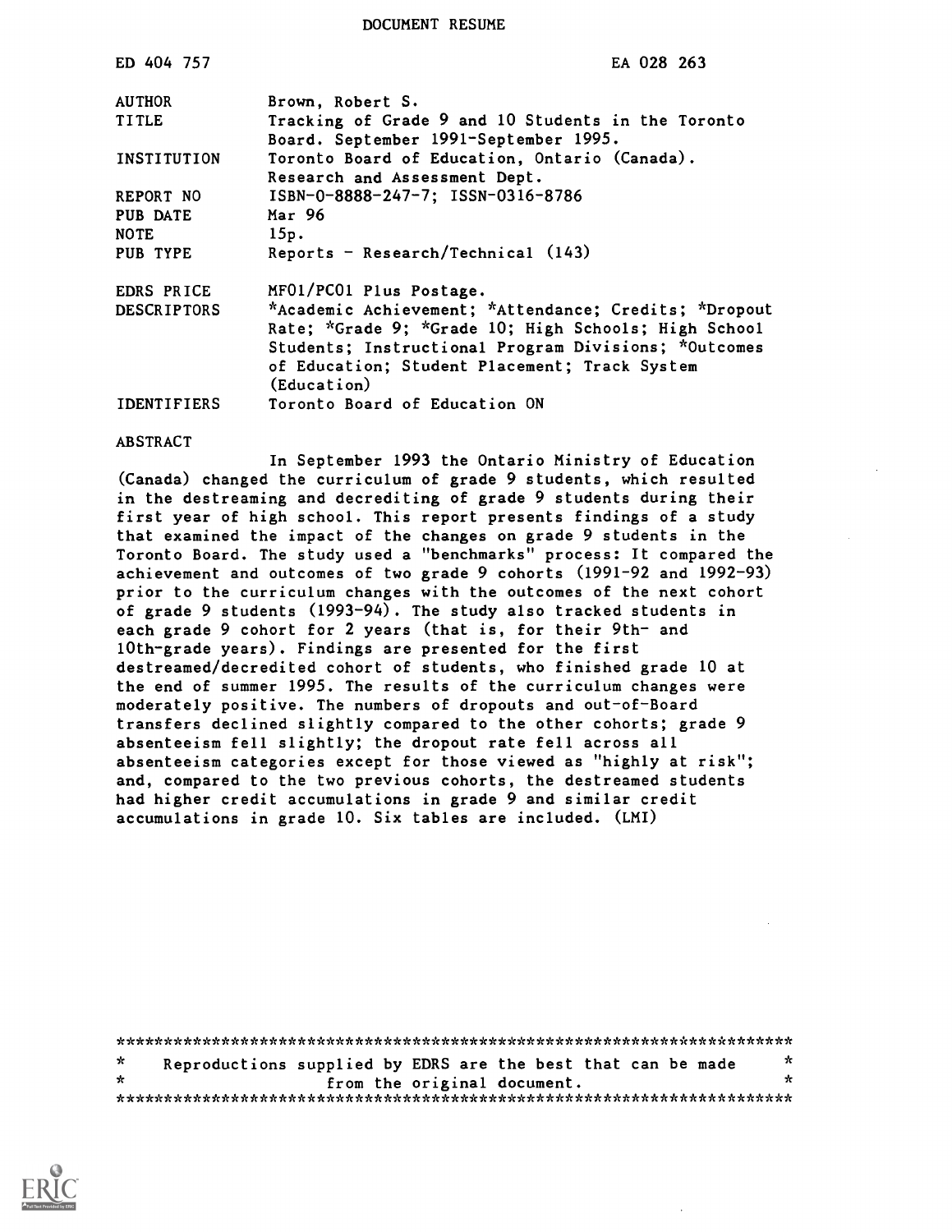ED 404 757

# RACKING OF GRADE 9 AND 10 STUDENTS IN THE TORONTO BOARD SEPTEMBER 1991- SEPTEMBER 1995

NO. 222

U.S. DEPARTMENT OF EDUCATION<br>Office of Educational Research and Improvement<br>EDUGATIONAL RESOURCES INFORMATION  $\mathbf{a}$ 

CENTER (ERIC) This document has been reproduced as received from the person or organization originating it.

Minor changes have been made to improve reproduction quality.

° Points of view or opinions stated in this document do not necessarily represent official OERI position or policy.

| "PERMISSION TO REPRODUCE THIS<br>MATERIAL HAS BEEN GRANTED BY<br>mour. |  |
|------------------------------------------------------------------------|--|
| TO THE EDUCATIONAL RESOURCES<br><b>INFORMATION CENTER (ERIC)."</b>     |  |

 $7M$ 

263  $\ddot{\bullet}$  $3804$ 



RESEARCH AND ASSESSMENT DEPARTMENT TORONTO BOARD OF EDUCATION

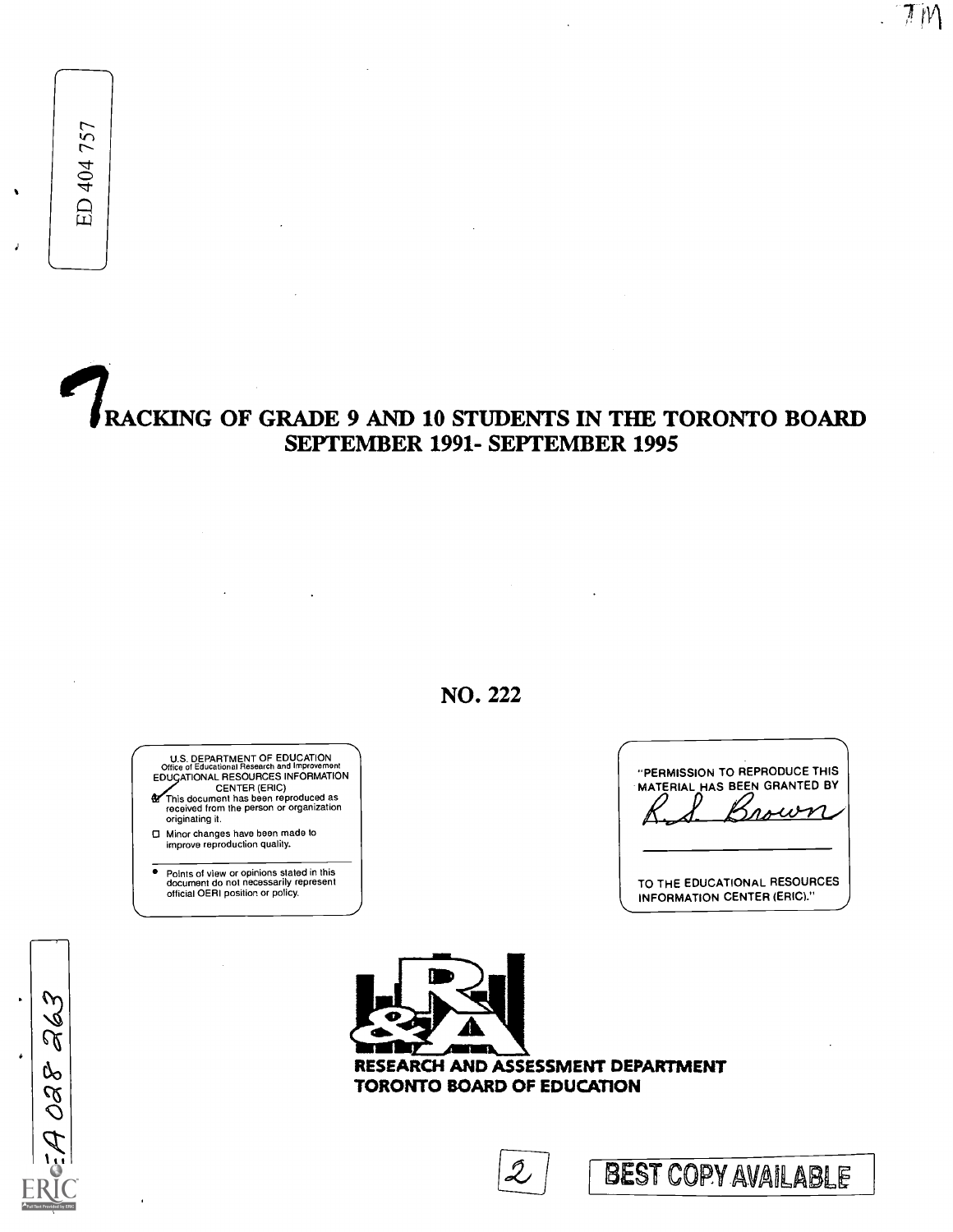## ISSN 0316-8786 ISBN 0-8888-247-7

# TRACKING OF GRADE 9 AND 10 STUDENTS IN THE TORONTO BOARD SEPTEMBER 1991- SEPTEMBER 1995

March 1996

Robert S. Brown

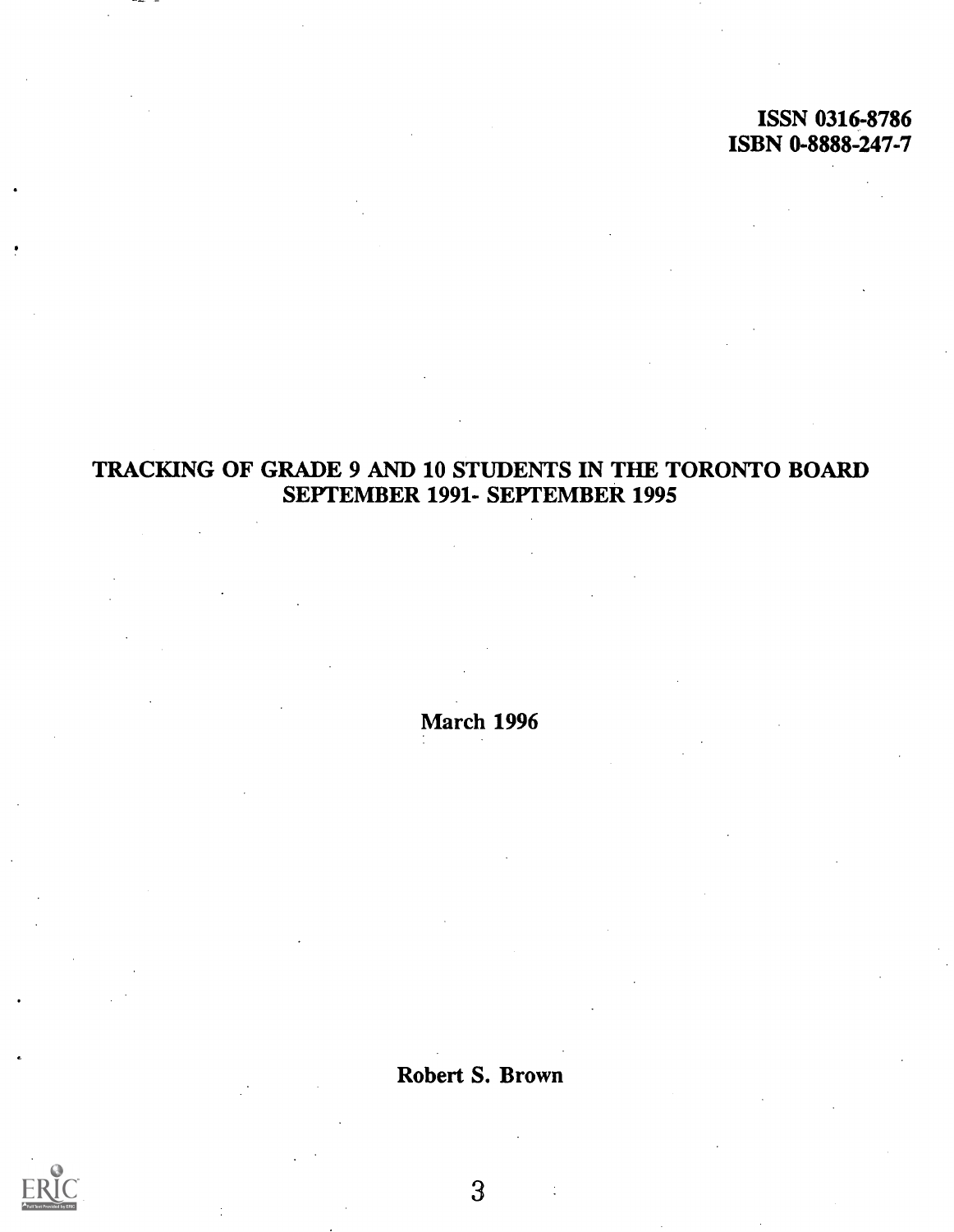#### EXECUTIVE SUMMARY

In September 1993 the Ministry of Education introduced changes to the curriculum of Grade 9 students resulting in the destreaming and decrediting of Grade 9 students during their first year of high school. Research and Assessment was requested to study the impact of these changes on Grade 9 students in the Toronto Board. It was decided to use a 'benchmarks' process: to establish previous records of Grade 9 achievement and outcomes prior to destreaming and decrediting, and to compare the characteristics of the 'new' 1993-94 Grade 9 students Also, it was decided to track students in each Grade 9 cohort for two years (i.e. for their Grade 9 year and their Grade 10 year). As a result, three cohorts were examined:

Year 1 Cohort: these were students who started their Grade 9 in September of 1991. They were studied for two years: for 1991-92 (Grade 9) and 1992-93 (Grade 10). Outcomes were examined as of the end of their second year (September 1993).

Year 2 Cohort: these were students who started their Grade 9 in September of 1992. They were studied for two years: for 1992-93 (Grade 9) and 1993-94 (Grade 10). Outcomes were examined as of the end of their second year (September 1994).

Year 3 Cohort (the Destreamed Cohort) : these were students who started their Grade 9 in September of 1993. They were the first destreamed/decredited Grade 9 cohort in the Toronto Board.' They were studied for two years: for 1993-94 (Grade 9) and 1994-95 (Grade 10). Outcomes were examined as of the end of their second year (September 1995).

#### Results

The first destreamed/decredited cohort of students finished their Grade 10 at the end of the summer of 1995, and we can get a 'progress report' of how they are doing. So far, results are moderately positive, compared to previous cohorts of students:

- Dropout and transfer out of the Board have gone down somewhat (and hence more students are staying in the Board) by the end of Grade 10, compared to other cohorts.
- Grade 9 absenteeism has fallen slightly; there are proportionally fewer students who are considered "at risk" due to high or very high absenteeism.
- When dropout and absenteeism figures are combined, it appears that the dropout rate has fallen across all absenteeism categories except the 'highly at risk' (as of the end of Grade 10). Dropout rates of those with very high absenteeism has not changed-- but there are proportionally fewer of those students.
- The destreamed students had higher credit accumulation in Grade 9; their credit accumulation in Grade 10 did not slip behind, as some had worried about, but remained the same compared to previous cohorts. This gives the Destreamed cohort an average of 1 credit more at the end of Grade 10, compared to previous cohorts.

If this momentum is maintained, it is probable that the total cohort graduation rate will go up, and the dropout rate will go down, compared to the other cohorts. However, we will not know the full picture for the next few years; therefore, Research and Assessment will be continuing to track these students.

<sup>&</sup>lt;sup>1</sup> There had been previous destreamed Grade 9 students in Rosedale Heights Secondary School, which opened in 1991. However, these students still received marks and credits for their individual Grade 9 subjects.

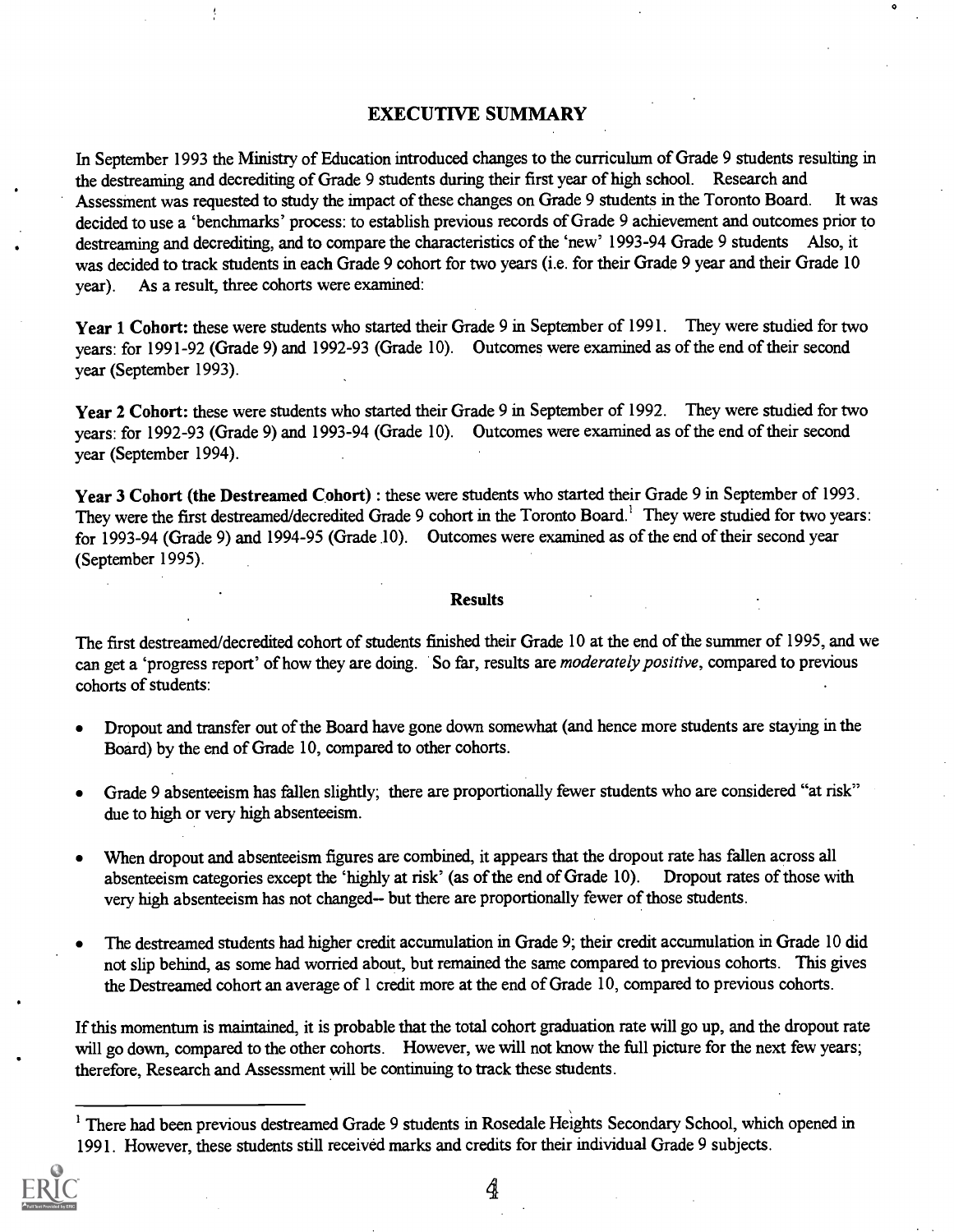## **CONTENTS**

| 1. | Outcomes for Cohorts: Transfer, Dropout or                 |
|----|------------------------------------------------------------|
| 2. | Internal (Within-Board) Mobility by the end of Grade 10 3  |
| 3. | Academic Level of Students by the end of Grade 10 4        |
| 4. |                                                            |
| 5. |                                                            |
| 6. | TOTAL Credit Accumulation: Grade 9 and Grade 10 Combined 8 |
|    |                                                            |



 $\overline{5}$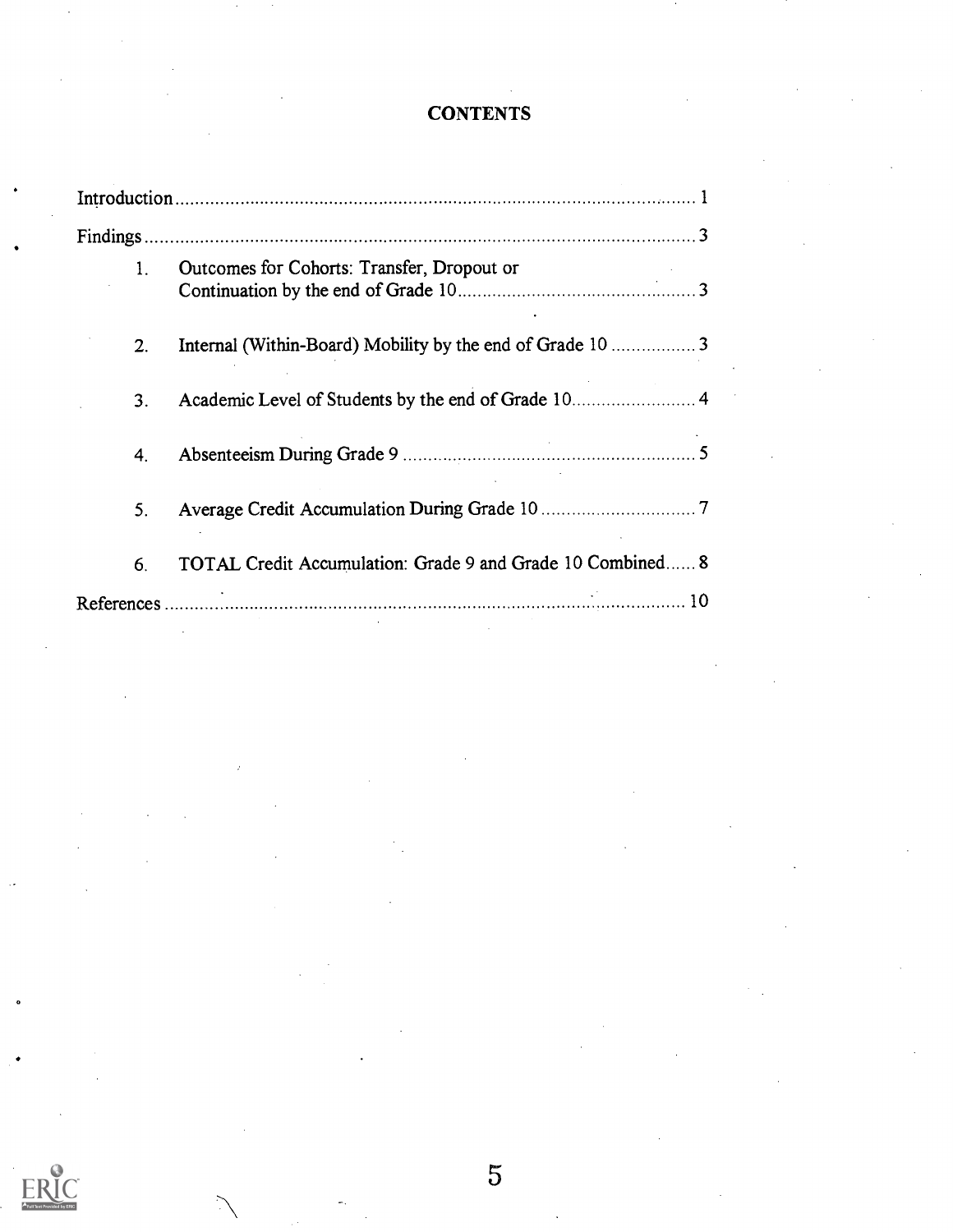#### INTRODUCTION

In the Toronto Board as in nearly all schools in Ontario, Grade 9 is the first year of secondary school. In September 1993, a major Ministry of Education initiative greatly changed the Grade 9 experience for most students. First, Grade 9 became a `destreamed' year, in that Grade 9 students remained in one academic stream or level; the direction of students in Advanced, General and Basic levels of study was shifted to Grade 10. Secondly, Grade 9 students were no longer given credits only for completed courses (for example, one credit for Grade 9 math, one credit for Grade 9. English, and so on); rather, successful students were thought to have completed the entire Grade 9 experience and given a undifferentiated total of 8 credits.

In doing this, the Ministry of Education and Training was entering uncharted territory. While there was an extensive literature on the merits and disadvantages of streaming students into academic tracks, there was little or nothing in the public domain on the effectiveness of destreaming one year only; and there was nothing available on the effectiveness of decrediting a first year of secondary school.

Research and Assessment was requested to study the impact of these changes on Grade 9 students in the Toronto Board. Certain methodological challenges presented themselves. First, since all new Grade 9 students were affected by the change, one could not compare an `experimental' group of destreamed decredited Grade 9 students with a 'control' group of streamed credited Grade 9 students. Secondly, because of decrediting, one could not measure marks or credits (the normal measure of student achievement) at the end of Grade 9.

As a result, it was decided to use a 'benchmarks' process: to establish previous records of Grade 9 achievement and outcomes prior to destreaming and decrediting, and to compare the characteristics of the 'new' 1993-94 Grade 9 students. Also, it was decided to track students in each Grade 9 cohort for two years (i.e. for their Grade 9 year and their Grade 10 year). To be consistent, each cohort was selected in the same way and studied in the same way. Three cohorts were examined:

Year 1 Cohort: these were students who started their Grade 9 in September of 1991. They were studied for two years: for 1991-92 (Grade 9) and 1992-93 (Grade 10). Outcomes were examined as of the end of their second year (September 1993).

Year 2 Cohort: these were students who started their Grade 9 in September of 1992. They were studied for two years: for 1992-93 (Grade 9) and 1993-94 (Grade 10). Outcomes were examined as of the end of their second year (September 1994).

Year 3 Cohort (the Destreamed Cohort) : these were students who started their Grade 9 in September of 1993. They were the first destreamed/decredited Grade 9 cohort in the Toronto Board.' They were studied for two years: for 1993-94 (Grade 9) and 1994-95 (Grade 10). Outcomes were examined as of the end of their second year (September 1995).

There had been previous destreamed Grade 9 students in Rosedale Heights Secondary School, which opened in 1991. However, these students still received marks and credits for their individual Grade 9 subjects.



6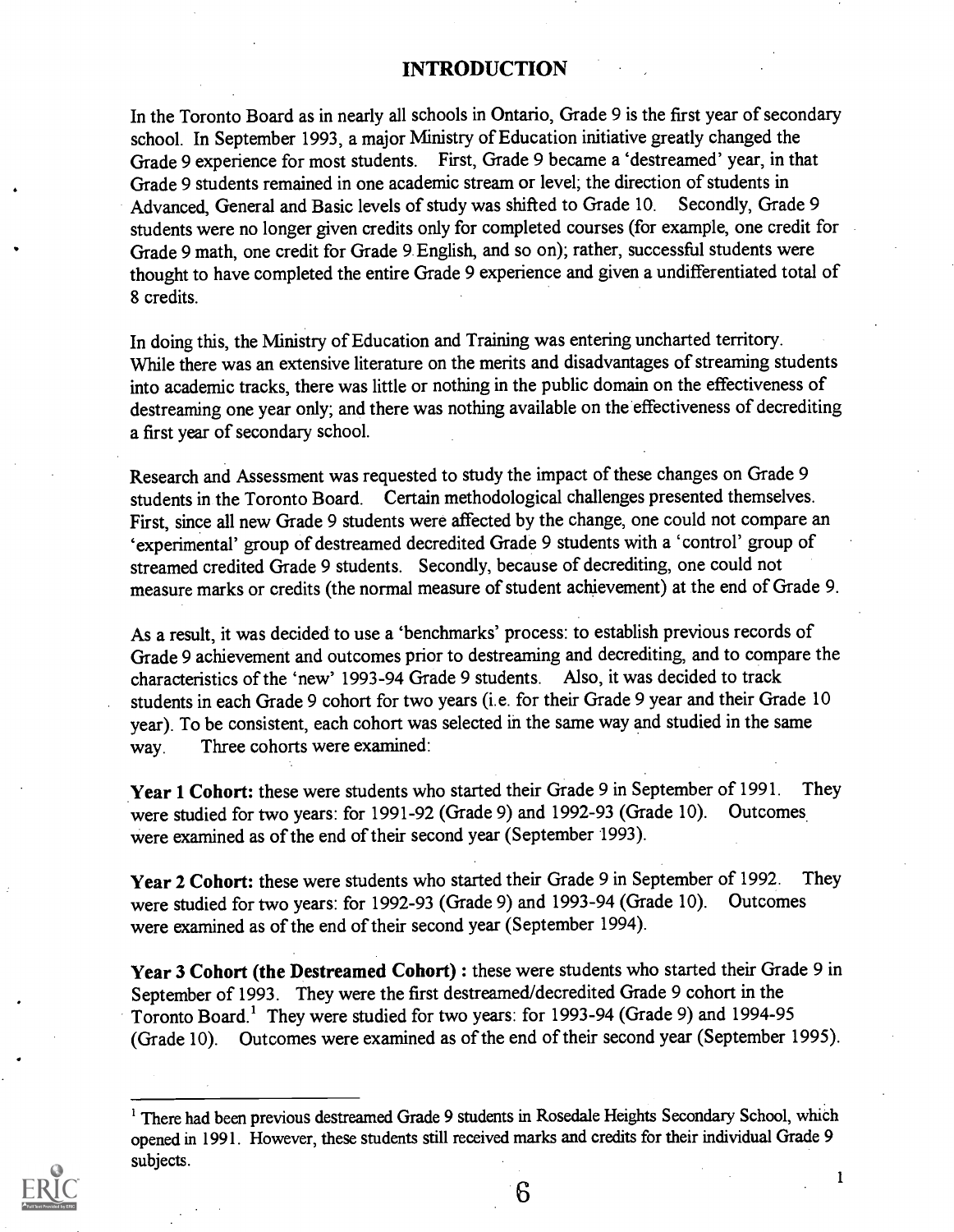For each cohort, Grade 9 student was defined as a student between the ages of 13 and 15, who had no prior secondary school history (either in the Toronto Board or elsewhere) according to Computer Information Services records.<sup>2</sup>

#### Criteria

For each cohort (Year 1, Year 2, and Year 3) the following criteria were examined:

Grade 10 outcomes: the transfer, dropout, or continuation in the Toronto Board by the end of Grade 10.

Internal (Within-Board) Mobility of Students: the proportion of students who by June of Grade 10, had attended a different Toronto Board secondary school than the school they first started in September of Grade 9.

Academic Level: the academic stream or level of the student (Advanced, General, Basic, and Destreamed) as determined by completed secondary school credits.

Grade 9 Absenteeism: the absentee rate of students (number of days absent from school, out of the number of days registered at the school) during Grade 9.

Average Grade 10 Credit Accumulation: the average credit accumulation of students during Grade 10. This includes the following demographic variables: parental status (living with both or one parent); language spoken at home (for English, Chinese, Spanish, Vietnamese, Portuguese, and Greek), gender, and academic level.

Average Credit Accumulation for Grades 9 and 10 combined: that is, the average of the total for Grade 9 and Grade 10 credits. This includes the following demographic variables: parental status (living with both or one parent); language spoken at home (for English, Chinese, Spanish, Vietnamese, Portuguese, and Greek), gender, and academic level.

<sup>&</sup>lt;sup>2</sup> Students were selected using a procedure involving about 13 separate computer programs for each cohort. Details are available upon request from Research and Assessment.



7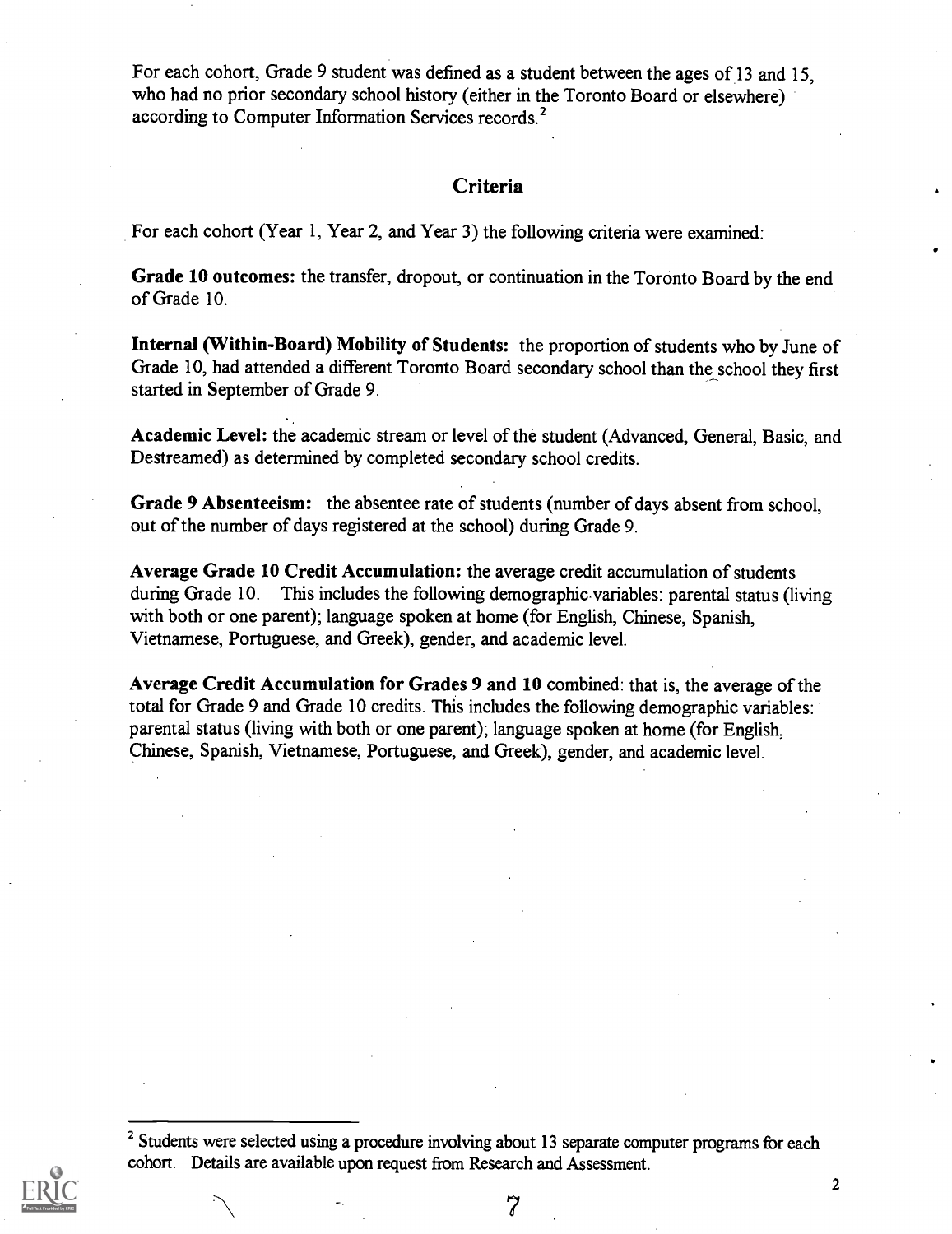#### FINDINGS

## 1. Outcomes for Cohorts: Transfer, Dropout, or Continuation by the end of Grade 10

Outcomes for students (transfer, dropout, or continuation in the Board) were calculated for end of Grade 10 (traditionally, annual outcomes use the end of September as their cutoff date, because it is only at the end of September that it becomes clear who has dropped out, transferred or remained in the Board. For the destreamed Year 3, the Grade 10 cutoff was the end of September 1995). Compared to Years 1 and 2, somewhat fewer students in the destreamed Year 3 had transferred out of the Toronto Board, or dropped out, by the end of Grade 10; a higher proportion of Year 3 students were continuing their secondary school education in the Toronto Board into Grade 11.

#### Table 1:

| OUTCOMES                   | Year 1: 1991-92 | Year 2: 1992-93 | Year 3: 1993-94 |
|----------------------------|-----------------|-----------------|-----------------|
| Continue in the Board      | 83.4            | 84.9            | 88.1            |
| Transfer outside the Board |                 |                 | 7.0             |
| Drop out                   | 5.6             | 6.O             | 4.1             |

## Outcomes for Cohorts--- Transfer, Dropout, or Continuation by the end of Grade 10

#### 2. Internal (Within-Board) Mobility of Students by end of Grade 10

Internal mobility has been defined as the proportion of students who, by the end of June of Grade 10, had attended a different Toronto secondary school than they school they started with in September of Grade 9 (for example, if a student attended Monarch Park at the start of Grade 9 but had transferred to Eastern Technical by June of Grade 10). The internal mobility of students in Year 3 was greater than in Year, which was in turn greater than in Year 1. There are several possible explanations for this. First, the successive increases suggest a trend in increased internal mobility. Secondly, increased internal mobility in Year 3 may relate to decreased dropout and transfer out of the Board: rather than leaving the Board, some students may change schools within the Board. Third, the increased mobility may be an artifact of administrative changes, such as the closing of Brockton Secondary School. Internal mobility is obviously a factor that deserves further study. Previous research (see Brown, 1995) has suggested that internal mobility is often (although not always) a factor associated with 'at risk' status.

#### Table 2: Internal Mobility of Students (by July of Grade 10)

|                             | Year 1: 1991-92 | Year 2: 1992-93 | Year 3: 1993-94 |  |
|-----------------------------|-----------------|-----------------|-----------------|--|
| Mobility rate (Grades 9-10) |                 | o.u             | <i></i>         |  |



8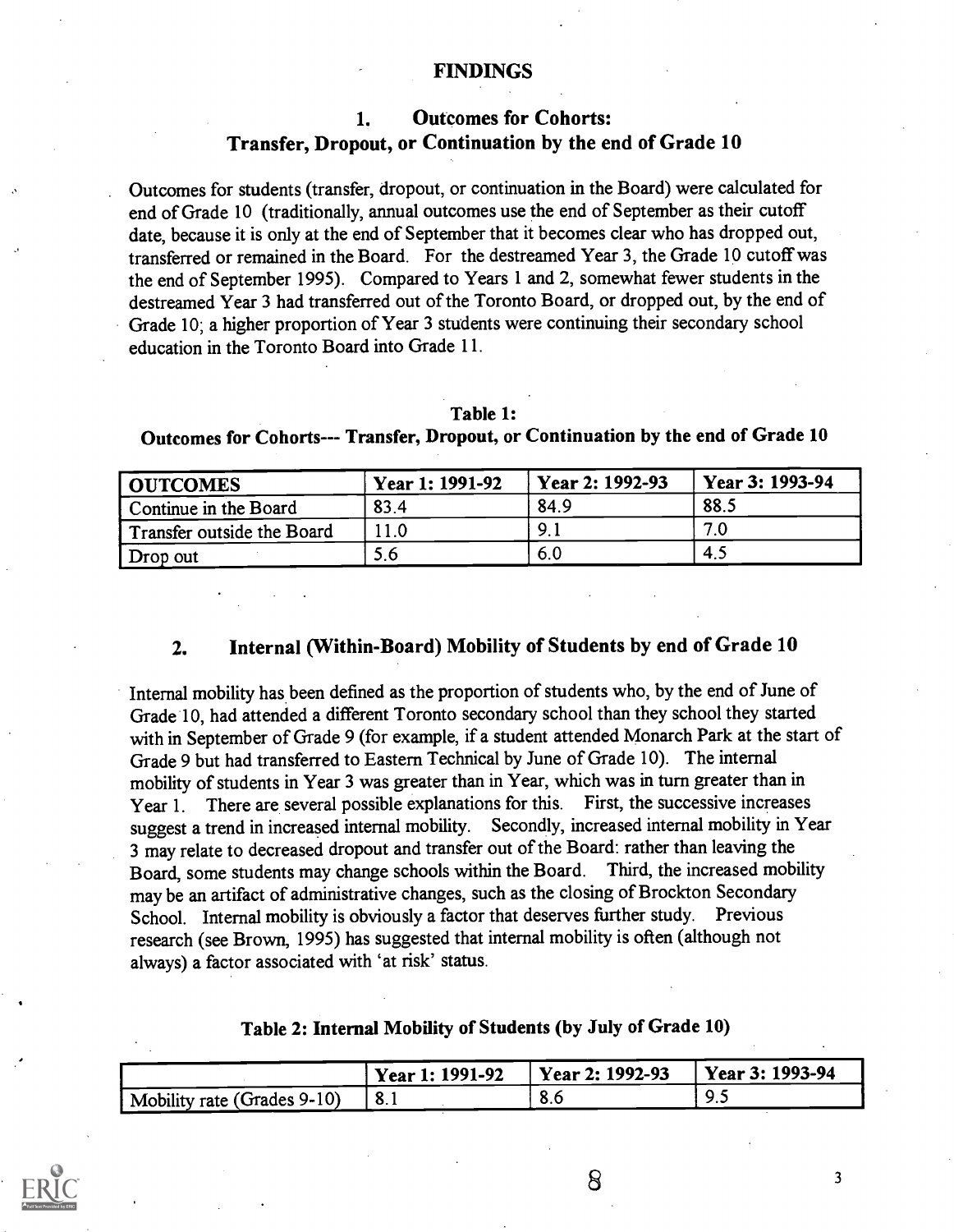#### 3. Academic Level of Students by end of Grade 10

Each student's academic level was calculated according to completed secondary credits at the end of Grade 10.3 For example, if the majority of the students' successfully completed credits were in the Advanced level, the student would be classified as an Advanced level student. A higher somewhat higher proportion of students were Advanced level in Year 3 compared to Years 1 and 2 (75% of Year 3 students compared to 71% of Year 2 students and 73% of Year 1 students) while the proportion of General level students declined and Basic level students virtually disappeared.

It should be noted that between September 1991 (the start of Grade 9 of Year 1) and September 1995 (the end of Grade 10 for the destreamed Year 3), the remaining Basic-level school was closed, and Basic level courses were discontinued at other schools. As well, a number of Technical schools substantially increased their offerings of Advanced level courses. Therefore, the changes in academic level may represent a response to course changes at different schools.

| <b>Academic Level</b> | Year 1: 1991-92 | Year 2: 1992-93 | Year 3: 1993-94 |
|-----------------------|-----------------|-----------------|-----------------|
| Advanced              | 72.9            | 71.3            | 75.1            |
| General               | 16.2            | 13.5            | 13.3            |
| <b>Basic</b>          | 2.7             | 2.9             | l.0             |
| Destreamed            |                 | 2.4             | l.6             |
| No TBE credits*       | 6.5             | 9.9             | 8.9             |

## Table 3 : Academic Level of Students by end of Grade 10 (using completed credits)

\*Excluding Equivalency credits.

<sup>&</sup>lt;sup>3</sup> To be consistent, completed Grade 10 credits were used as the basis for calculating academic level for all three years.



9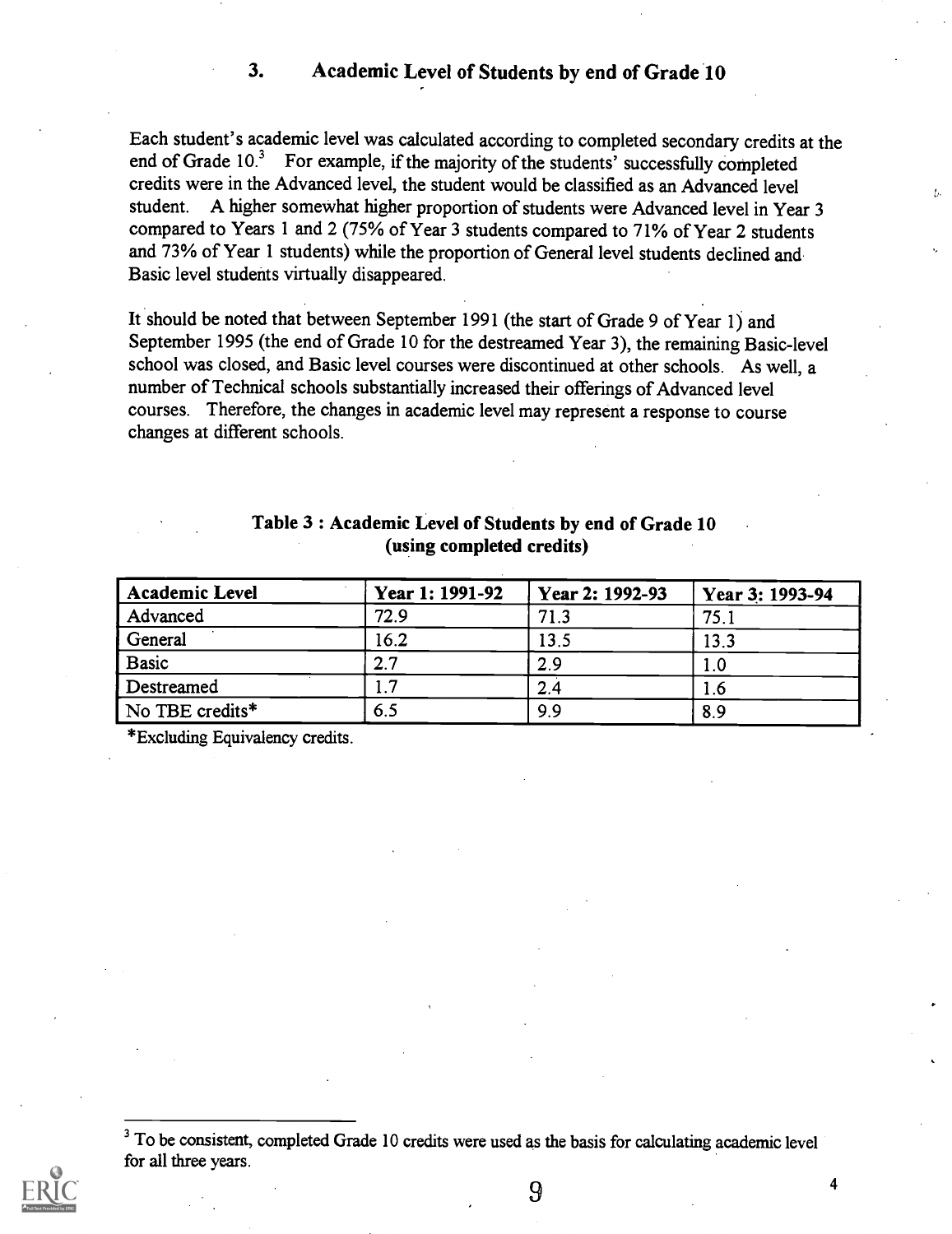#### 4. Absenteeism During Grade 9

Since 1990, data on student attendance and absenteeism have been provided by administrative staff at Toronto secondary schools. Recent research (see Brown, 1995b; Brown, 1995c) has indicated the importance of attendance and absenteeism on credit accumulation. This is in the tradition of several studies that have shown absenteeism as an important factor associated with the dropping out process (Deschamps, 1992).

As can be seen in Table 4, average absenteeism during Grade 9 seems to vary between 7 and 8%.<sup>4</sup> It appears that absenteeism in Year 3 was somewhat lower than in Years 1 and 2, although the difference is comparatively small (an absenteeism rate of 7.31% in Year 3, compared to 7.81% in Year 2 and 7.56% in Year 1).

|                                                        | Year 1:<br>1991-2  | Year 2:<br>1992-3    | Year 3:<br>1993-4    |
|--------------------------------------------------------|--------------------|----------------------|----------------------|
|                                                        | ℅                  | $\frac{6}{6}$        | $\%$                 |
| Very low absenteeism<br>$(3% \text{ or } \text{less})$ | 44.2               | 41.8                 | 45.3                 |
| Low absenteeism<br>$(4-8%)$                            | 29.1               | 32.0                 | 29.4                 |
| Medium absenteeism<br>$(9-12%)$                        | 10.2               | 9.8                  | 10.3                 |
| High absenteeism<br>$(13 - 20\%)$                      | 8.7                | 8.0                  | 7.7                  |
| Very high absenteeism<br>(over $20\%$ )                | 7.9                | 8.5                  | 7.3                  |
| <b>TOTAL</b>                                           | 100.0              | 100.0                | 100.0                |
| Average absenteeism                                    | 7.56<br>$(N=3834)$ | 7.81<br>$(N = 3879)$ | 7.32<br>$(N = 3822)$ |

#### Table 4: Absenteeism during Grade 9

However, an interesting (and more positive) picture emerges in Figure 1, when the absenteeism in Grade 9 and dropout by the end of Grade 10 are compared. It appears that the dropout rate in Year 3 had fallen across all absenteeism categories except those with very high absenteeism (over 20%)-- and there were proportionally fewer of those students in Year 3.

<sup>4</sup> For each year, absenteeism was calculated excluding those who dropped out in Grade 9 (up to September, the beginning of the next school year) and those who transferred out of the Board prior to June of Grade 9.

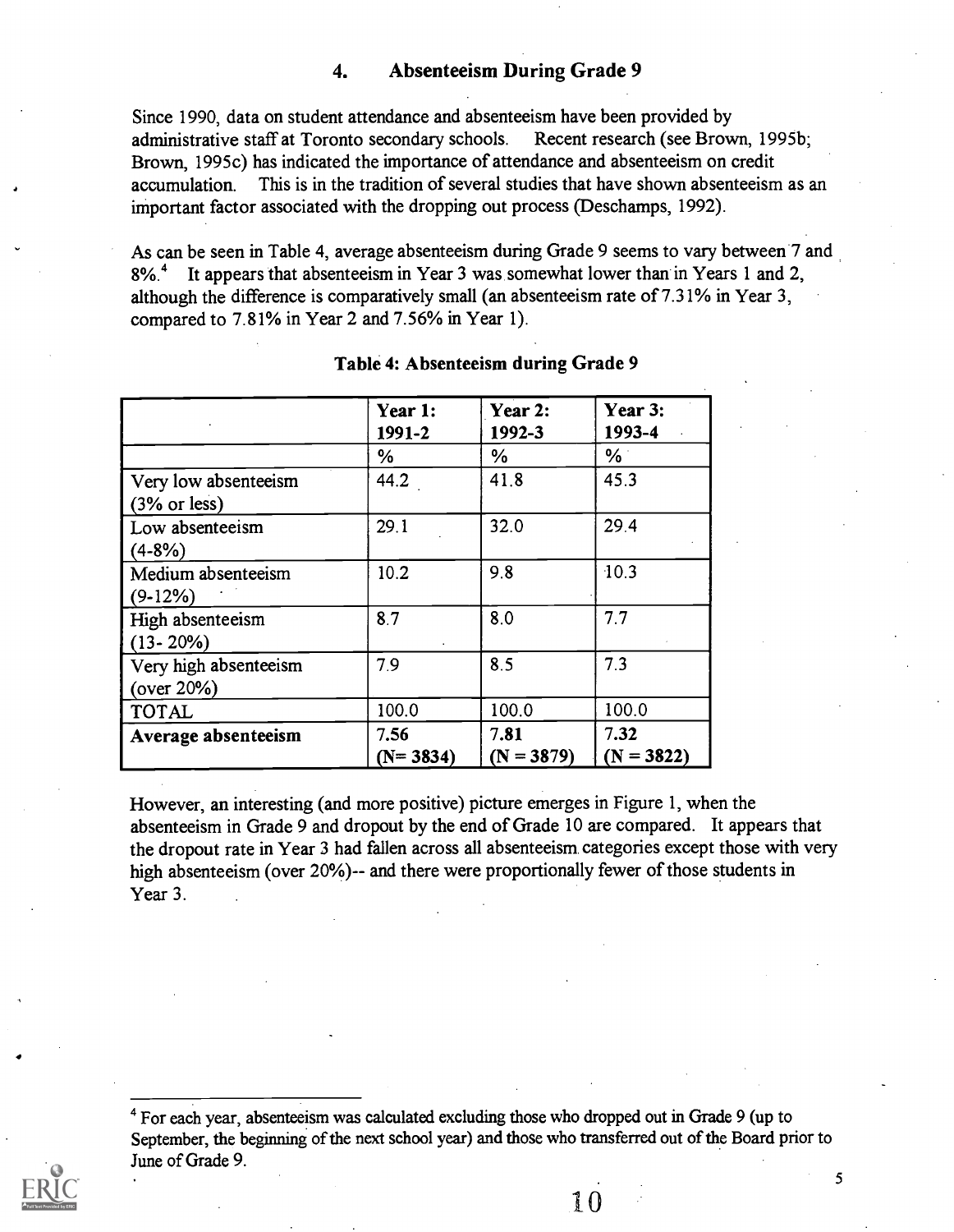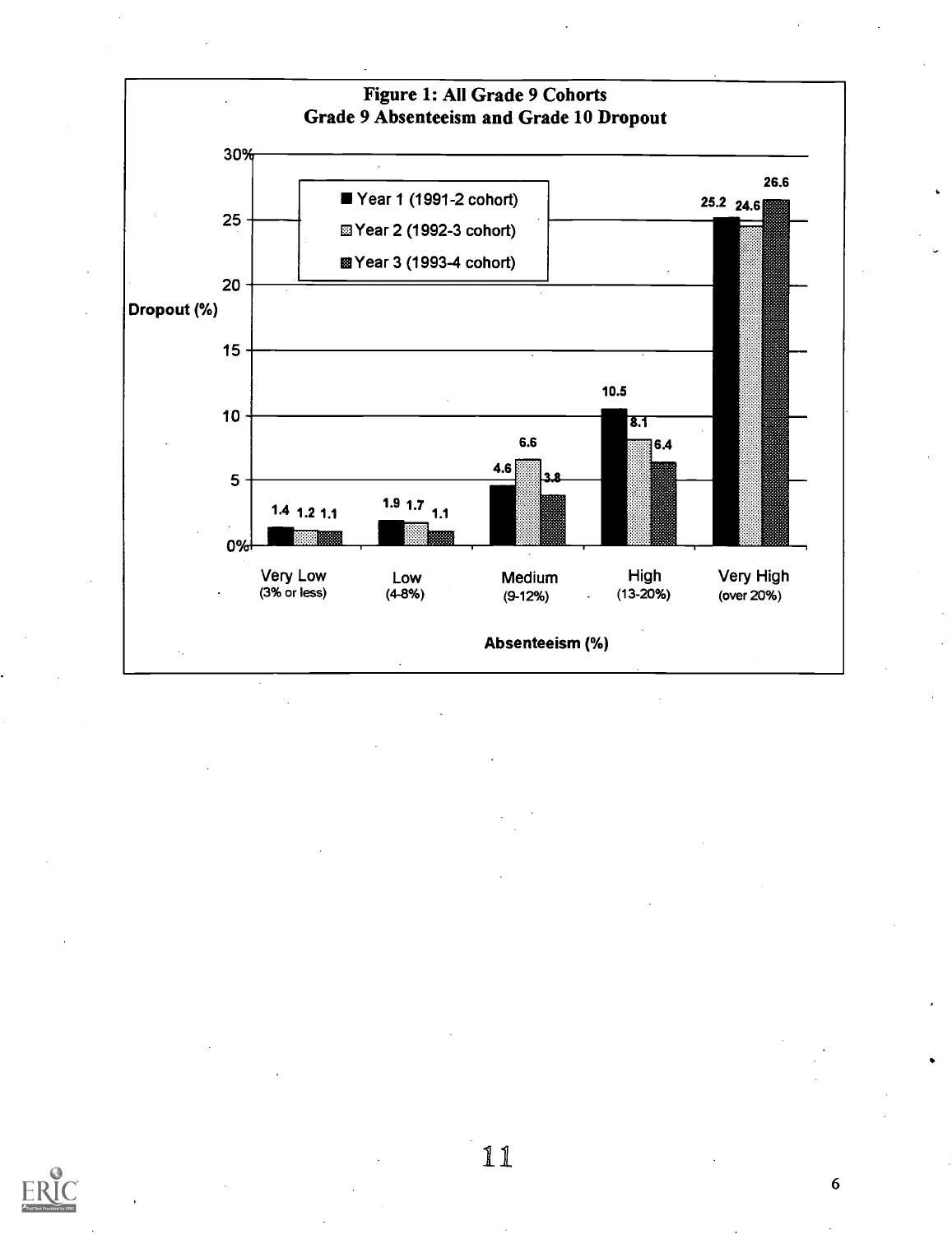#### 5. Average Credit Accumulation during Grade 10

Since Grade 10 was the first year that Year 3 students had completed streamed and credited courses, it is the most useful point to examine all three cohorts for similarities and differences.

There is very little difference between overall credit accumulation of all three cohorts during their Grade 10 year. The Year 1 (1991-92) cohort accumulated an average of 6.51 credits during their Grade 10; the Year 2 (1992-93) cohort accumulated an average of 6.32 credits during their Grade 10; and the destreamed Year 3 (1993-94) cohort accumulated an average of 6.40 credits during their Grade 10.

|                          | Year 1: 1991-92 | Year 2: 1992-93 | Year 3: 1993-94 |
|--------------------------|-----------------|-----------------|-----------------|
| <b>Grade 10 Credits</b>  |                 |                 |                 |
| <b>TOTAL</b>             | 6.51            | $6.32 -$        | 6.40            |
| <b>Parental status</b>   |                 |                 |                 |
| Lives with both parents  | 6.94            | 6.75            | 6.80            |
| Lives with one parent    | 5.70            | 5.51            | 5.53            |
|                          |                 |                 |                 |
| Language first spoken at |                 |                 |                 |
| home                     |                 |                 |                 |
| English only             | 6.30            | 6.16            | 6.18            |
| Chinese                  | 7.52            | 7.22            | 7.35            |
| Greek                    | 7.06            | 6.72            | 6.32            |
| Portuguese               | 5.92            | 5.92            | 5.66            |
| Spanish                  | 5.68            | 5.34            | 5.86            |
| Vietnamese               | 6.53            | 6.36            | 6.41            |
| <b>Gender</b>            |                 |                 |                 |
| Females                  | 6.75            | 6.58            | 6.75            |
| Males                    | 6.30            | 6.08            | 6.09            |
| <b>Academic Level</b>    |                 |                 |                 |
|                          | 7.32            | 7.40            | 7.35            |
| Advanced                 |                 | 5.54            | 5.33            |
| General                  | 5.71            |                 |                 |
| <b>Basic</b>             | 5.47            | 5.42            | 6.08            |
| Destreamed               | 5.87            | 5.73            | 5.44            |

#### Table 5: Average Credit Accumulation during Grade 10

Note: Demographic characteristics are taken from student records. 'Language first spoken at home' is given for the most frequently-spoken languages of the Grade 9 cohorts. 'Academic level' is calculated according to completed secondary credits at the end of Grade 10 (see Section 3).



12

 $7.$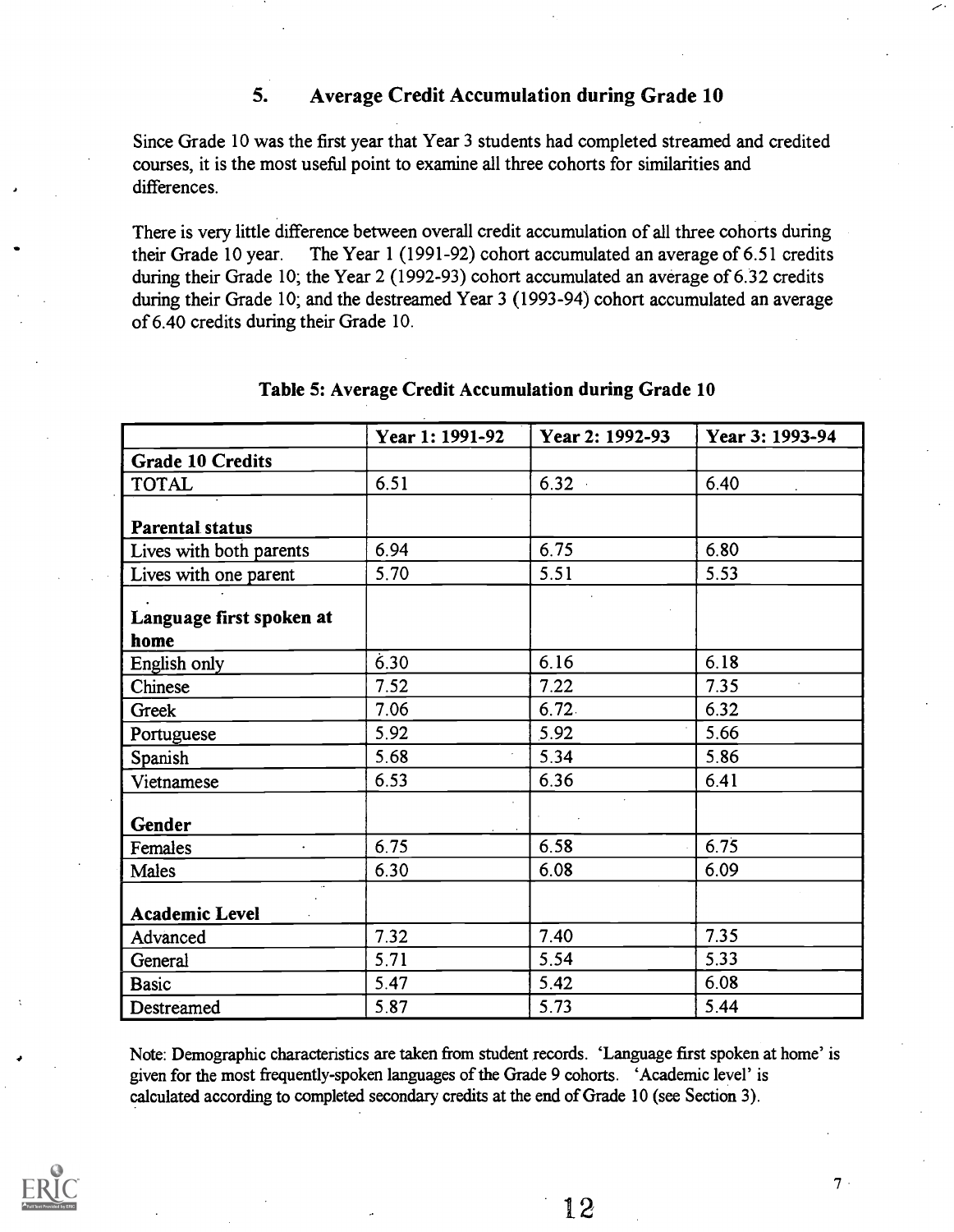#### 6. TOTAL Credit Accumulation-- Grade 9 and Grade 10 Combined

When the total of Grade 9 and Grade 10 credit accumulation is examined, there are some differences. The destreamed Year 3 students had accumulated, on average, 14.11 credits by the end of Grade 10, compared to 13.16 credits of Year 2 students and 13.38 credits of Year 1 students. Since there was little difference in credit accumulation in Grade 10 itself, it appears that the destreamed decredited Grade 9 was responsible for adding, on average, a credit to students' total credit accumulation by the end of Grade 10.

Those groups with below-average total credit accumulation in the Year 1 cohort still had below-average credit accumulation in Year 3: those living with one parent, Spanish and Portuguese, males, and those in the General, Basic and Destreamed academic levels. However, there is another way of looking at this: these under-achieving groups had increased their total Grade 9-10 credit accumulation more than other groups. For example, the average total Grade 9-10 credits of students living with both parents was about half a credit higher in Year 3 than Year 1; however, the average total Grade 9-10 credits of those living with one parent was one credit higher in Year 3 than Year 1. Likewise, while the average total Grade 9-10 credits of Chinese speaking students increased by a third of a credit between Year 1 and Year 3 (15.06 to 15.39) the average total Grade 9-10 credits of Portuguesespeaking students increased by three quarters of a credit (12.24 to 13.00). This is quite positive; one caution is that over time, the advantage given by this additional Grade 9 credit may be dissipated over Grades 11 to OAC.

Still, the addition of an average of one additional credit may make a difference for 'at risk' students when they reach their senior years of high school: research has indicated that many senior students drop out when the probability of graduation appears remote, due to low credits; the difference of one credit may influence some students to stay in school when they would otherwise drop out. Although there is much room for optimism, this is a case where the final picture will only be known two or three years from now.

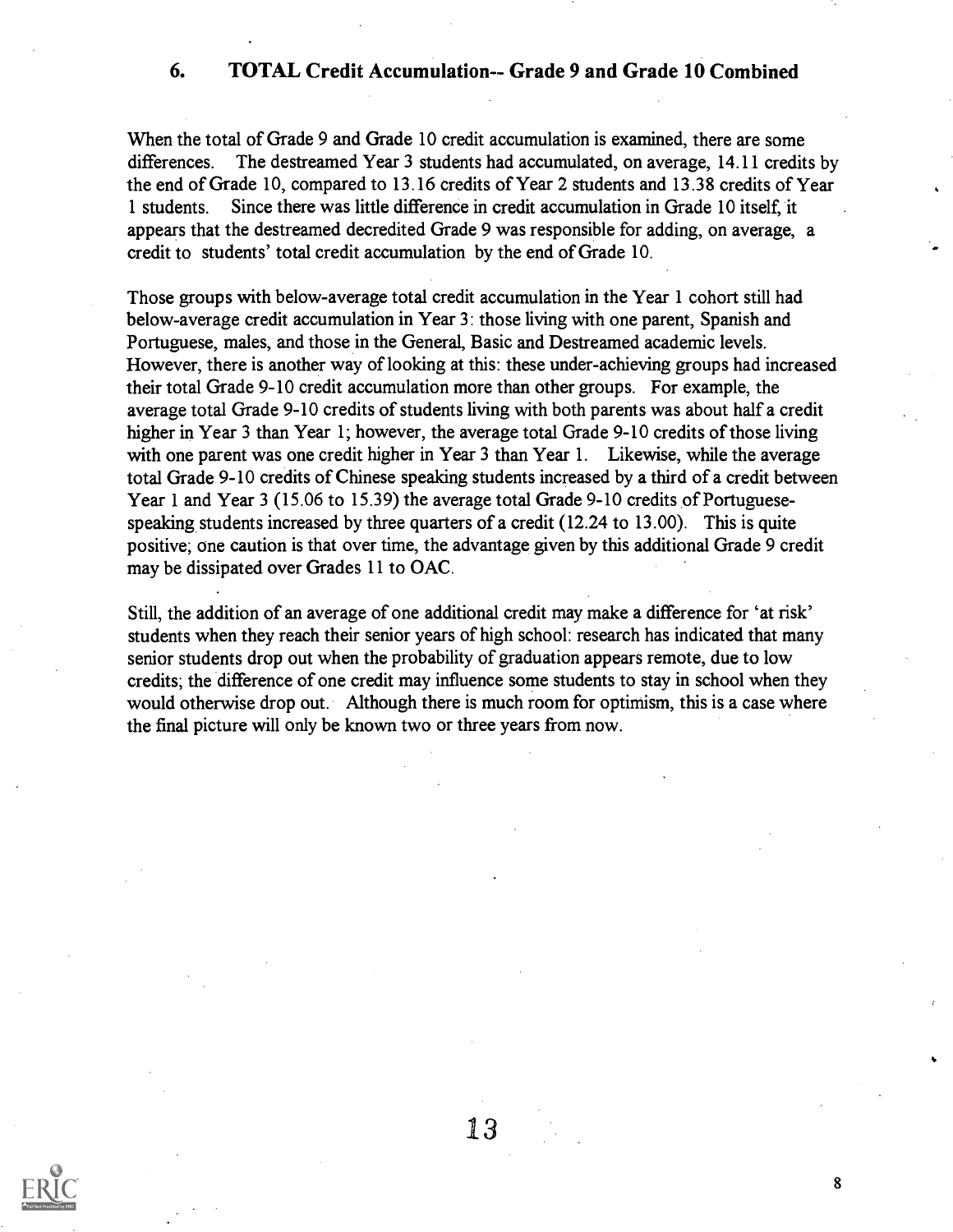|                          | Year 1: 1991-92 | Year 2: 1992-93 | Year 3: 1993-94 |
|--------------------------|-----------------|-----------------|-----------------|
| Grade 9-10 Credits       |                 |                 |                 |
| <b>TOTAL</b>             | 13.38           | 13.16           | 14.11           |
|                          |                 |                 |                 |
| <b>Parental status</b>   |                 |                 |                 |
| Lives with both parents  | 14.10           | 13.91           | 14.66           |
| Lives with one parent    | 11.96           | 11.69           | 12.97           |
|                          |                 |                 |                 |
| Language first spoken at |                 |                 |                 |
| home                     | 13.07           | 12.92           | 13.86           |
| English only             | 15.06           | 14.59           | 15.39           |
| Chinese                  | 14.24           | 14.10           | 14.45           |
| Greek                    |                 | 12.14           | 13.00           |
| Portuguese               | 12.24           | 11.25           | 13.13           |
| Spanish                  | 12.15           |                 |                 |
| Vietnamese               | 13.40           | 13.08           | 14.26           |
| Gender                   |                 |                 |                 |
| Females                  | 13.80           | 13.63           | 14.61           |
| Males                    | 13.02           | $12.74 -$       | 13.68           |
|                          |                 |                 |                 |
| <b>Academic Level</b>    |                 |                 |                 |
| Advanced                 | 14.82           | 14.99           | 15.39           |
| General                  | 11.72           | 11.30           | 12.83           |
| <b>Basic</b>             | 10.89           | 11.34           | 13.89           |
| Destreamed               | 12.16           | 11.27           | 13.02           |

## Table 6: TOTAL Credit Accumulation by end of Grade 10 (i.e. Grades 9 and 10 credits combined)

14

 $9<sup>1</sup>$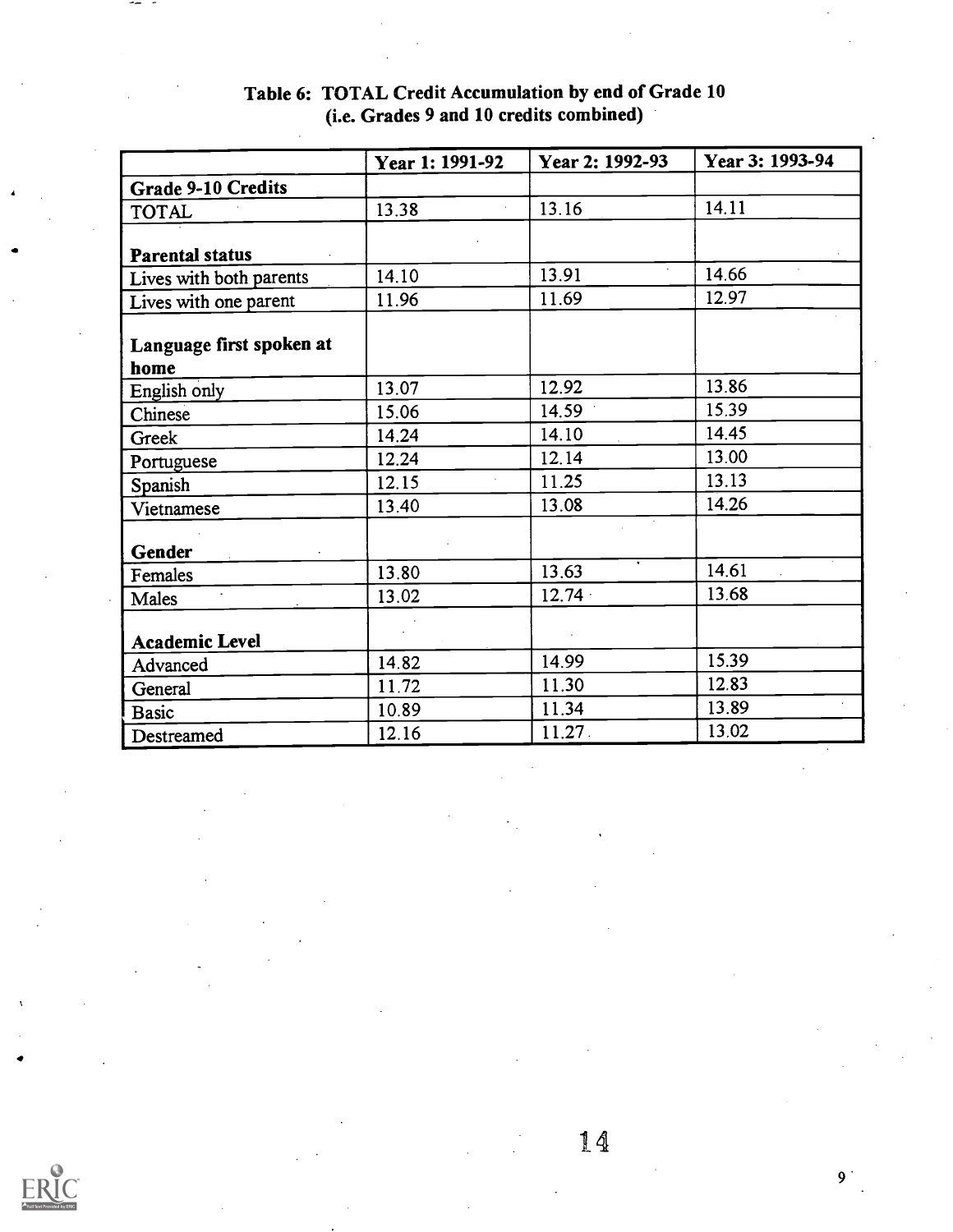#### **REFERENCES**

Brown, Robert S. Mobility in the Toronto Board: An Analysis of Student Movement and Educational Outcomes. Toronto Board of Education, Research and Assessment, Report 214, April 1995.

Brown, Robert S. "Attendance and Student Achievement in Early High School: Preliminary Findings from Toronto Board Research." Toronto Board of Education Weekly Circular, Research Review, June 16, 1995.

Brown, Robert S. "More on Secondary School Absenteeism." Toronto Board of Education Weekly Circular, Research Review, November 24, 1995.

Deschamps, Ann Barnes. An Integrative Review of Research on Characteristics of Dropouts. Doctoral Dissertation, George Washington University, June 1992 (ERIC ED 378 520).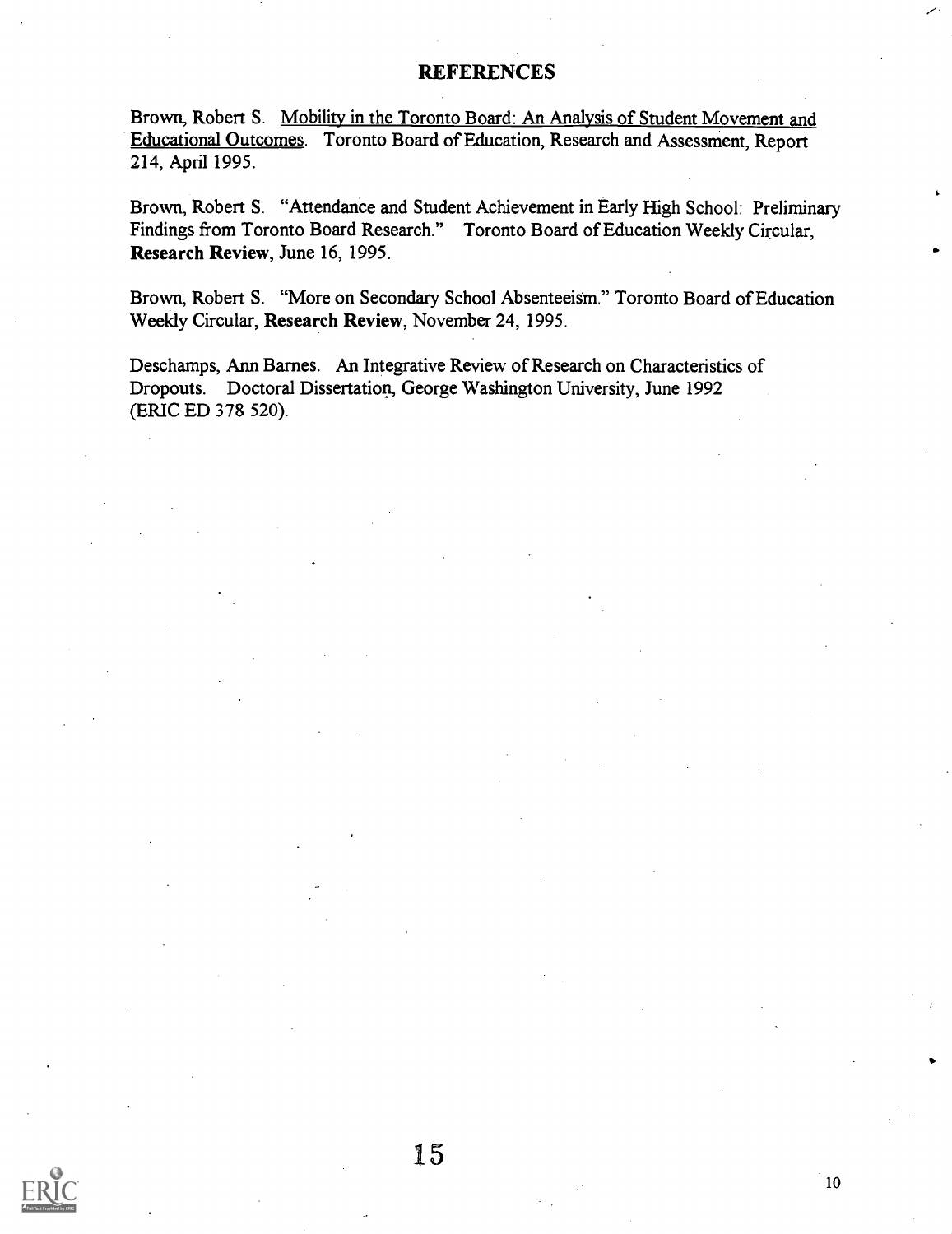

## I. DOCUMENT IDENTIFICATION:

Tracking of Grade 9 and 10 Students in the Toronto Board September 1991- September 1995

Author(s):

Title:

Robert S. Brown Corporate Source:

| Publication Date: |  |
|-------------------|--|
| March 1996        |  |

## II. REPRODUCTION RELEASE:

In order to disseminate as widely as possible timely and significant materials of interest to the educational community, documents announced in the monthly abstract journal of the ERIC system, Resources in Education (RIE), are usually made available to users in microfiche, reproduced paper copy, and electronic/optical media, and sold through the ERIC Document Reproduction Service (EDRS) or other ERIC vendors. Credit is given to the source of each document, and, it reproduction release is granted, one of the following notices is affixed to the document.

If permission is granted to reproduce the identified document, please CHECK ONE of the following options and sign the release below.



# Sign Here, Please

Documents will be processed as indicated provided reproduction quality permits. If permission to reproduce is granted, but neither box is checked, documents will be processed at Level 1.

"I hereby grant to the Educational Resources Information Center (ERIC) nonexclusive permission to reproduce this document as Indicated above. Reproduction from the ERIC microfiche or electronic/optical media by persons other than ERIC employees and its system contractors requires permission from the copyright holder. Exception is mace for non-profit reproduction by libraries and other service agencies to satisfy information needs of educators in response to discrete inquiries."

| Signature:         | Position:                  |  |  |
|--------------------|----------------------------|--|--|
|                    | Research Officer           |  |  |
| Printed Name:      | Organization:              |  |  |
| Robert S. Brown    | Toronto Board of Education |  |  |
| Address:           | Telephone Number:          |  |  |
| 155 College Street | $(416)$ 397-3524           |  |  |
| Toronto, Ontario   | Date:                      |  |  |
| M5T 1P6            | December 19, 1996          |  |  |